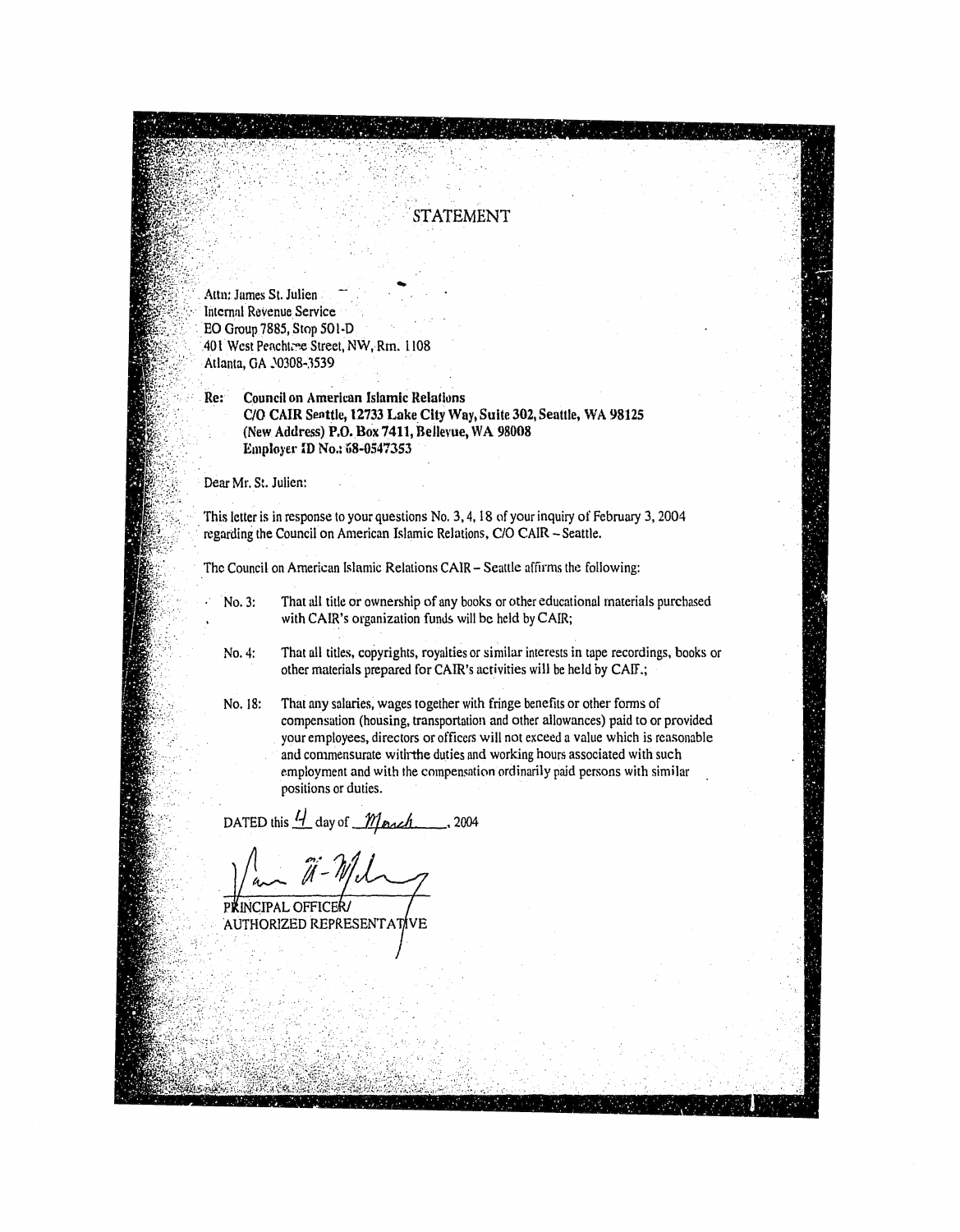## GRIEFF & HAMLTON, PLLC

520 Pike Tower 520 Pike Street, Suite 1440 Seattle, Washington 98101-4001<br>Telephone: (206) 467-6969<br>Fax: (206) 467-6758

1926 - 2019 PM

JEFFREY M. GRIEFF Email: Jg.ieff@gmg-law.com

March 5, 2004

Attn: James St. Julien Internal Revenue Service EO Group 7885, Stop 501-D 401 West Peachtree Street, NW, Rm. 1108 Atlanta, GA 30308-3539

**Council on American Islamic Relations** C/O CAIR Seattle, 12733 Lake City Way, Suite 302, Seattle, WA 98125 Re: (New Address) P.O. Box 7411, Bellevue, WA 98008 Employer ID No.: 68-0547353

Dear Mr. St. Julien:

The following are responses to your inquiries of February 3, 2004 regarding the Council on American Islamic Relations, C/O CAIR - Seattle:

- The Organization does not intend to be involved in publishing activities. Any published literature provided by the Organization to the community it serves will  $(1)$ be provided free of charge as part of its' educational purpose 1.501 (c) (3)-1(d)  $(3)$  (ii);
- The Organization does not intend to self tapes and books and other materials;  $(2)$
- See attached Exhibit "A";  $(3)$
- See attached Exhibit "A";  $(4)$
- Library Project (ongoing)  $(5)$ 
	- i. The "flyer" regarding the library project titled "Bring Islam to Your Local Library!" is attached as Exhibit "B".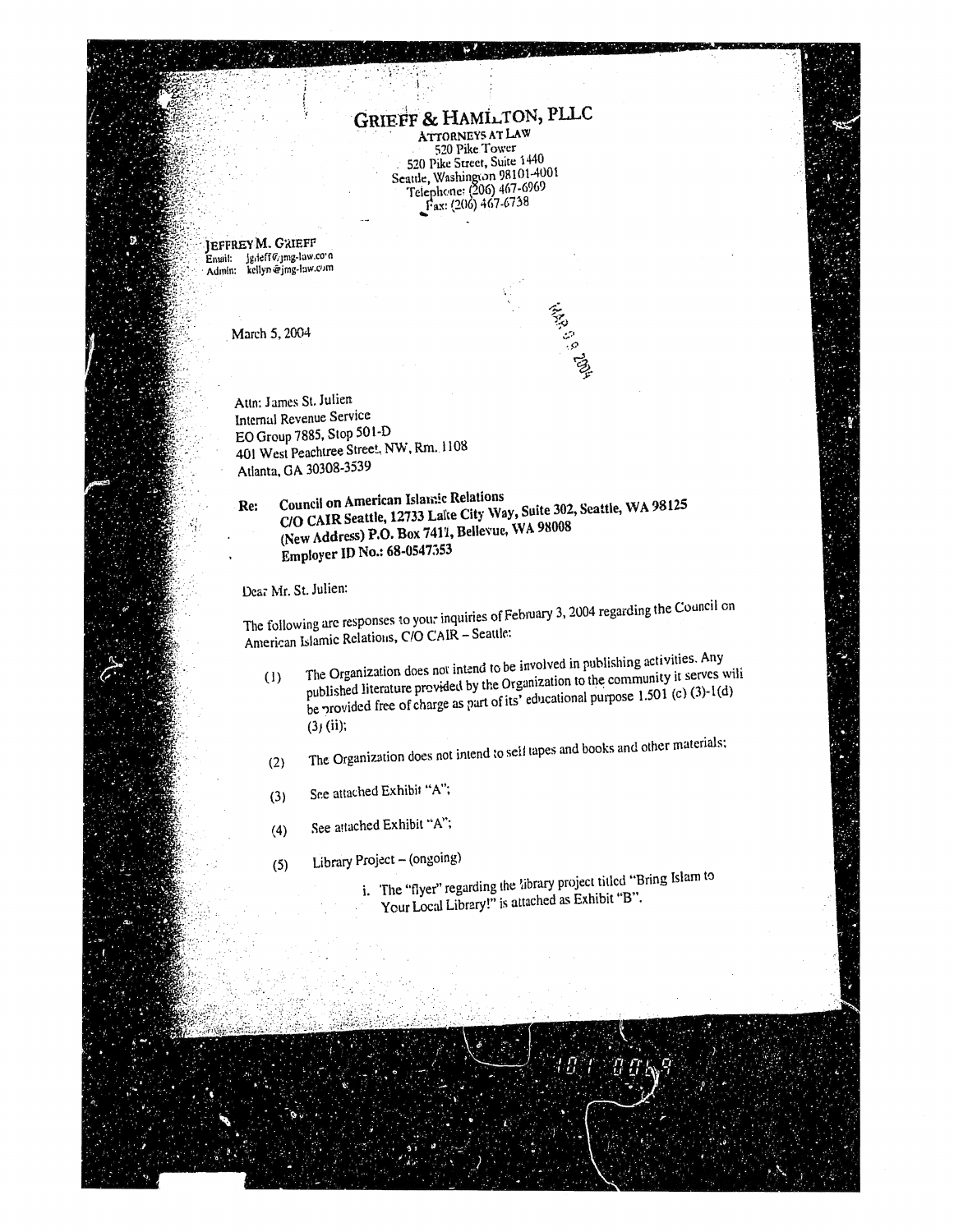II. The purpose of the library project is to put quality Islamic materials into public Iibraries. The Organization is targeting 355 public libraries in Washington State as purl of our educational mission.

ill. Program Outline titled "How it works":

- 1. Caring, thoughtful people like you identify libraries in your local community that would like to receive the library package.
- 2. Libraries are informed of your intention to donate the library puckage.
- 3. All the materials are purchased together to receive the best discounts.
- 4. Materials are shipped to the libraries.
- 5. A confirmation letter is sent to you indicating that the library has been sent your package.
- 6. The library makes the materials avuilable to readers.
- 7. You encourage your friends to check out the materials at your local library so they stay in circulation.
- 8. With your help, your neighbors and friends learn to appreciate Islam as a peaceful, just religion with a rich civilization and much to offer the American way of life.

b. "Community Banquet" - (completed 1/31/04)

- i. The attached "flyer" was provided to the public to attend this training. as Exhibit "C'.
- ii. The purpose of this event was to educate people on how the Washington State cuucus system operates.
- iii. None of our speakers were compensated for their time. Ticket sales were used to cover expenses only including food, rental location, travel arrangements for speakers, decorations, program materials, etc.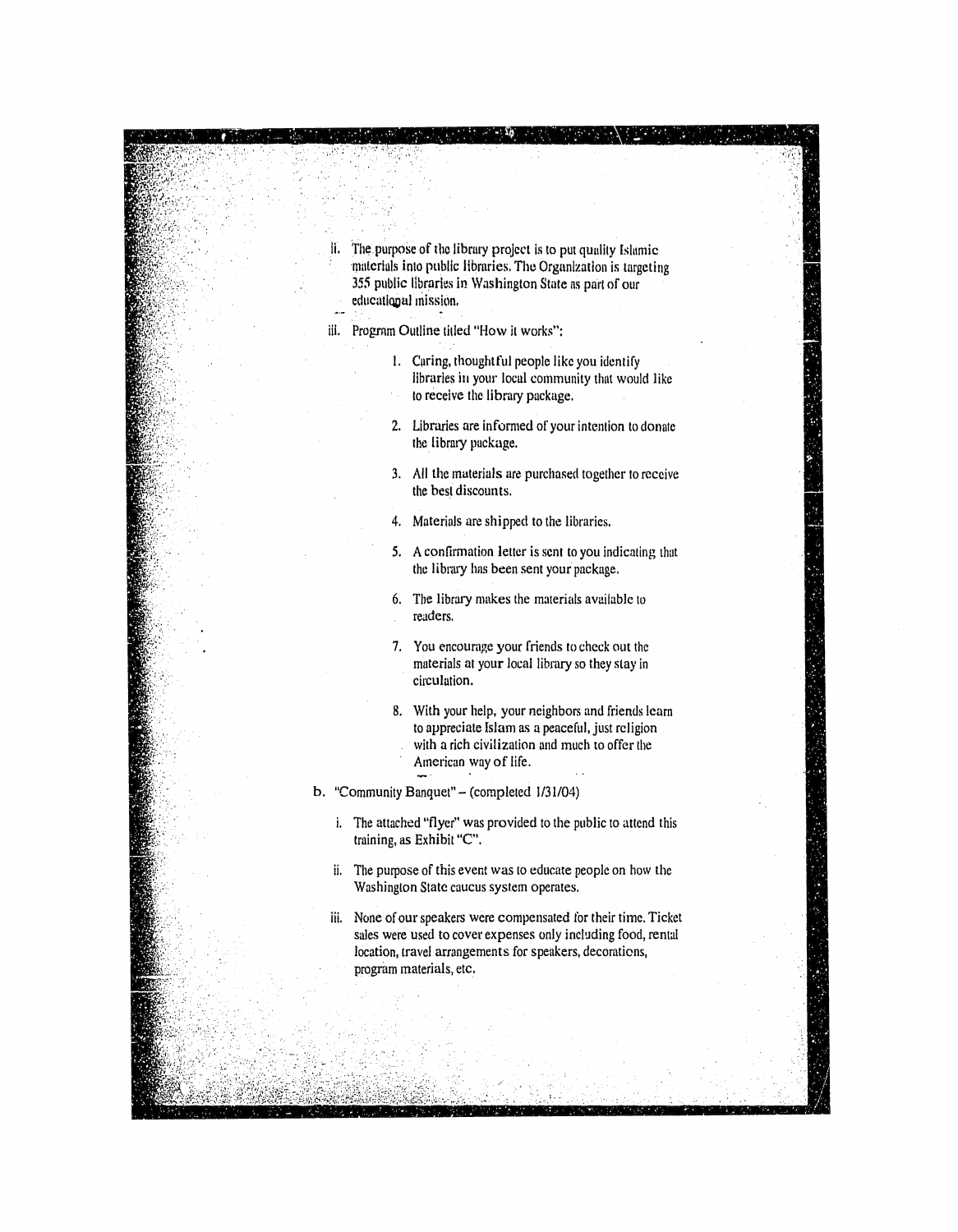Activists Workshop - (completed in 2003 and proposed in 2004), a "flyer" for the Workshop is attached as Exhibit "D".

 $\mathcal{G}_{\mathcal{X}}$ 

- i. CAIR-Seaule's Activist workshop was held at Bellevue's Crossroads Community Center on April 5, 2003 and was attended by about sixty people. The workshop was free and open to the puhlic and was publicized via online mail lists and flyers that were posted throughout the Greater-Scattle oren and distributed at mosques. community centers and schools.
- ii. The purpose of the workshop was to introduce CAIR-Scattle to the community and encourage volunteers to participate in the Organization's activities.
- iii. None of our speakers were compensated for their time. Ticket sales were used to cover expenses only including food, rental location, travel arrangements for speakers, decorations, program materials, etc.
- (6) The Organization will not intervene in any political campaigns on behalf of any candidate for public office.
- (7) Not applicable.
- (8) Not applicable.
- (9) Not applicable
- (10)
- a) The Organization will conduct voter educational activities but only to the extent of whose activities consist of present'ng public discussion groups, forums, panels, lectures, or other similar p' ograms. § 1.501(c) (3)  $-1$  (d) (3) (ii) Example (2). The Organization will limit its' educational activities to providing voter registration forms and 'xplaining the right of the public to vote. The organization will not educt to or even suggest or imply to the public which candidate or issue to vote for or against.
- b) No, The Organization will not support or oppose any candidate for public office. The Organization will not make oral statements or publish written statements for or against any candidate for public office.
- c) Approximutely 15 percent of time/approximately 4 percent of funds.
- $(11)$ ~o.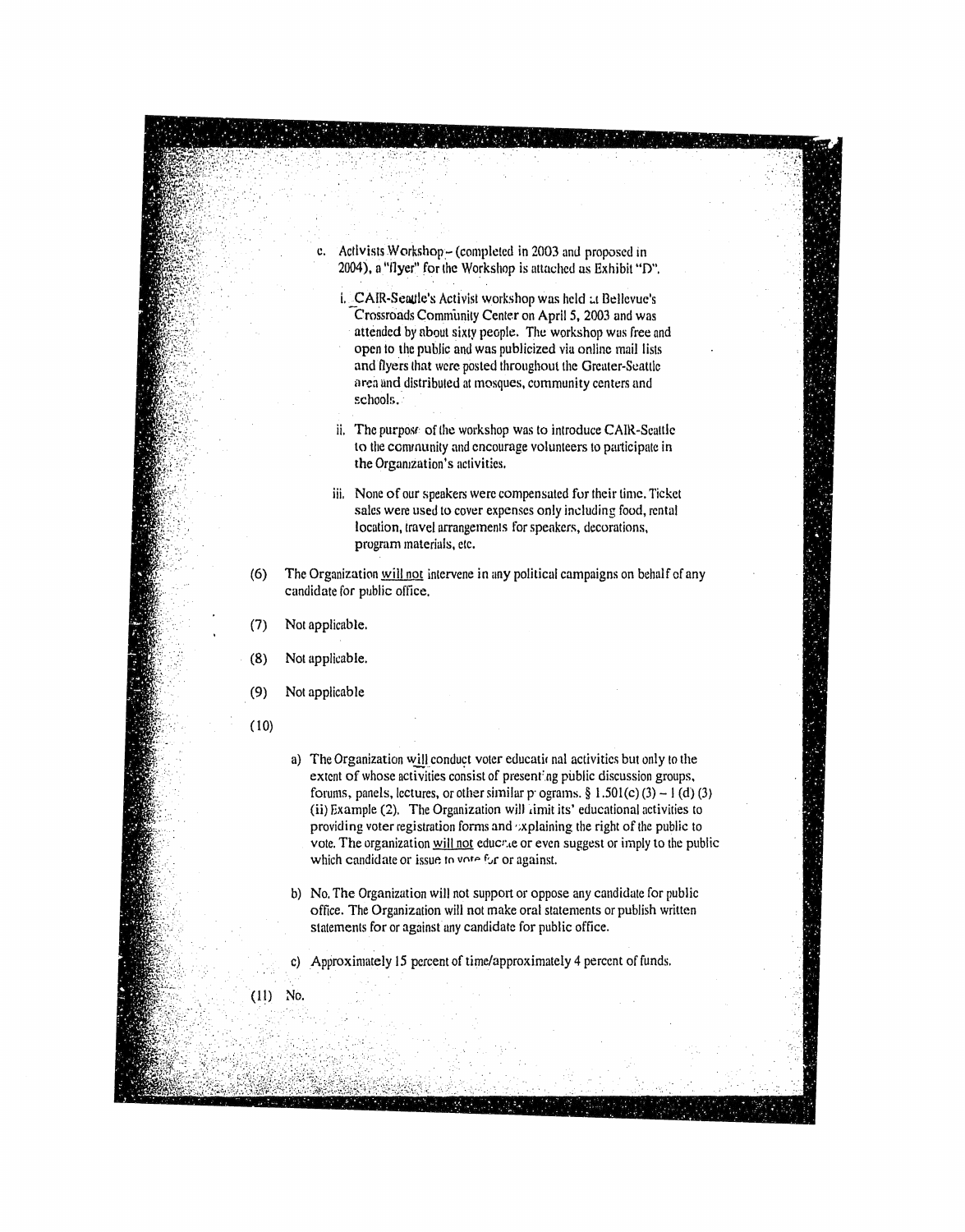- (13) No.
- $(14)$  No.

 $(12)$  No.

- (15) Bylaws attuched as Exhibit "E". Also attached as Exhibit "P' is a copy of the Amendment to the Articles of the Incorporation to clarify certain matters, filed March 9, 2004.
- (16) Pamphlets and brochures attached only National Organization materials, otherwise the Organization has none. Attached as Exhibit *"G".*
- (17) Present salaried employee:
	- (a) There are no present salaried employees. The Organization has one (1) interim compensated independent contractor, Michaela Corning, to act as the office manager. The manager devotes 40 hours per wtek to the position. She is paid\$I,666.67 hi~month!y for the period from October 15,2003 to April 15, 2004. No other benefits or allowances are provided.
	- (b) Job Duties
		- i. Maintenance of a positive Isiamic corporate culture in the office
		- ii. Interaction with the Muslim community on an ongoing and regular basis.
		- iii. Ownership of the annual strategic plan and tracking progress against the plan.
		- iv. Media watch and dealing with the media on an ongoing basis.  $\sim$ .
		- v. Meetings with corporate officials as the need arises.
		- vi. Communication with CAIR National.
		- vii. Generating reports for CAIR National and the Board of **Directors**
		- viii. Day to day operation of the office including staffing during normal business hours.
		- IX. Arrangmg and organizing chapter board meetings
		- x. Special projects and events for the chapter
		- xi. Any other assignment given by the Board of Directors
		- xii. Establishing business processes for CAIR-Seattle
		- xiii. Coordination of CAIR-Seattle's marketing communications activities, including web site and newsletter.